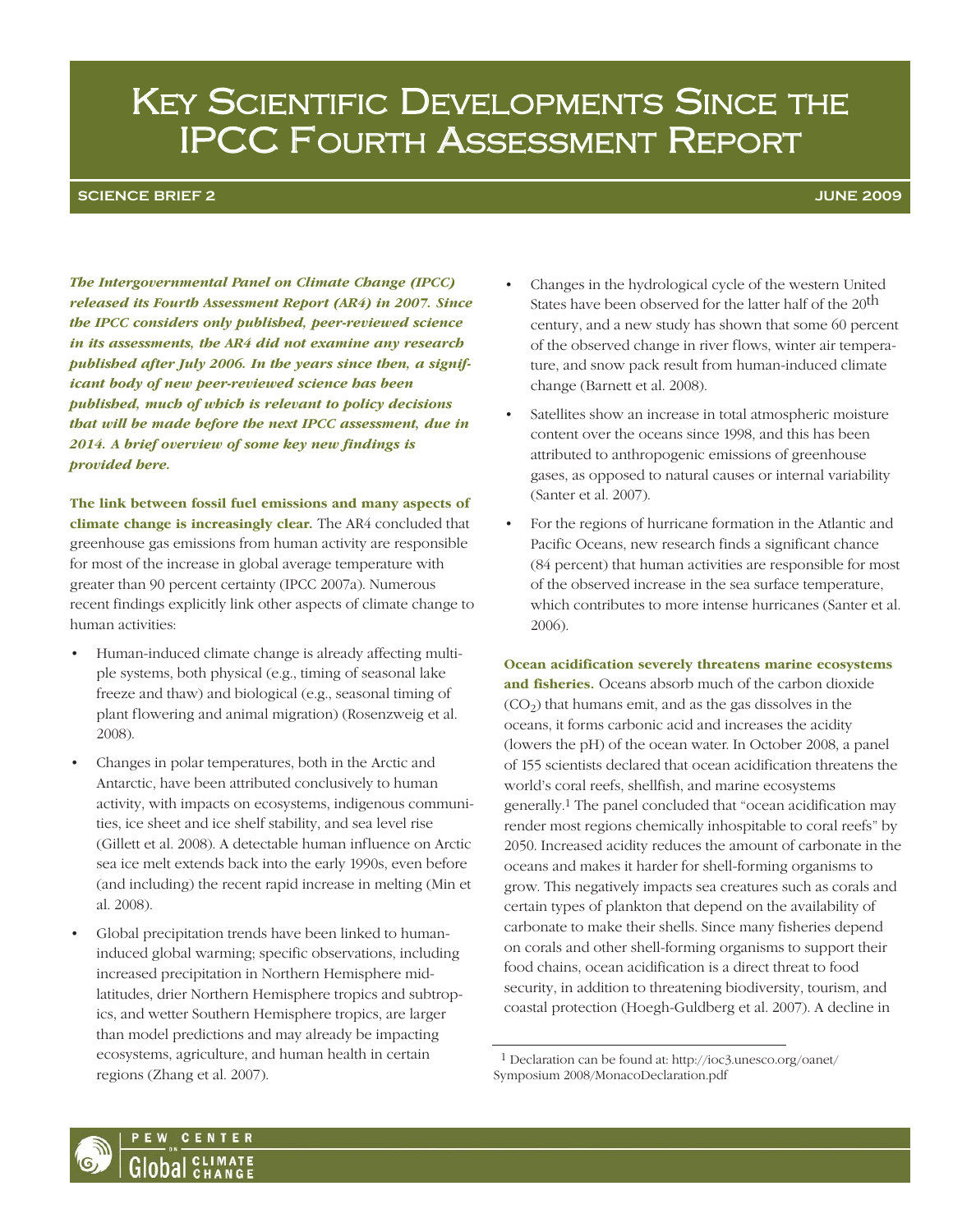calcification rates (i.e., shell weights) has already been observed for several species (Moy et al. 2009; De'ath, Lough, and Fabricius 2009). Conditions detrimental to high-latitude marine ecosystems could develop within the next few decades (Orr et al. 2005). A recent modeling study concluded that by the time atmospheric concentrations of  $CO<sub>2</sub>$ reach 560 ppm "all coral reefs will cease to grow and start to dissolve" (Silverman et al. 2009).

**A better understanding of the behavior of large ice sheets combined with observations of rapid melting have raised projections of 21st-century global sea level rise.** New estimates of average global sea level rise by 2100 are significantly larger than in the AR4, as shown in Figure 1. The AR4 projected an average sea level rise of 0.18 to 0.59 meters (0.59 to 1.94 feet) by the end of the 21st century, but that estimate was driven mostly by the thermal expansion of the oceans as the water warms. However, due to an inability to model how ice moves in large, land-based ice sheets (i.e., the Greenland and Antarctic ice sheets), the IPCC did "not assess the likelihood, nor provide a best estimate or an upper bound for sea level rise"

(IPCC 2007b). The upper end of the AR4 projection should not, therefore, be interpreted as an upper limit; in fact, it likely underestimates future sea level rise (Rahmstorf 2007; Jevrejeva et al. 2008). Two recent studies attempted to capture the ice



Figure 1. *Comparison of recent estimates of sea level rise in 2100, relative to 1990 levels.* 



Figure 2. *Image of the Wilkins Ice Shelf, along the western edge of the Antarctic Peninsula, after the recent collapse of an ice bridge. Chunks of ice of varying sizes are visible. Cracks in the ice are marked by dark areas, which are open ocean water; several large cracks can be seen in the right of the image. The fuzzy areas, particularly in the upper left, are due to clouds partially obscuring the view. This image was captured on April 12, 2009 using NASA's Terra spacecraft. Image courtesy of NASA's Earth Observatory (http://earthobservatory.nasa.gov/ NaturalHazards/ view.php?id=38235).*

contribution to future sea level rise more completely than the IPCC approach, each using different methods. Projections in these two studies ranged from 0.5 to 2.0 meters (1.64 to 6.56 feet) for the end of the 21st century (Rahmstorf 2007; Pfeffer, Harper, and O'Neel 2008). Two other studies found that sea level does not rise uniformly around the world and that the Pacific and Atlantic coasts of the United States will experience significantly more sea level rise than the global average (Bamber et al. 2009; Yin, Schlesinger, and Stouffer 2009). Moreover, the chances of abrupt, large-scale sea level rise may be greater than previously understood. Collapse of the West Antarctic Ice Sheet could cause global sea level to rise rapidly by more than 3 meters, or more than 10 feet (Bamber et al. 2009). One recent study found that global average sea level rose at an average rate of 1.5 meters (4.9 feet) per century during the last warm interglacial period about 120,000 years ago (Rohling et al. 2008). During that time, sea level along the coast of Mexico's Yucatan Peninsula jumped by 2 to 3 meters (6.6 to 9.8 feet) in less than a century, due to a period of ice sheet instability (Blanchon et al. 2009). The Earth's average temperature at that time was only about 1 °C (0.6 °F) warmer than at present.

**Surface melting of the Greenland Ice Sheet is accelerating.** Satellite observations indicate that 2007 was a record year for Greenland surface melt—60 percent more melt than the previ-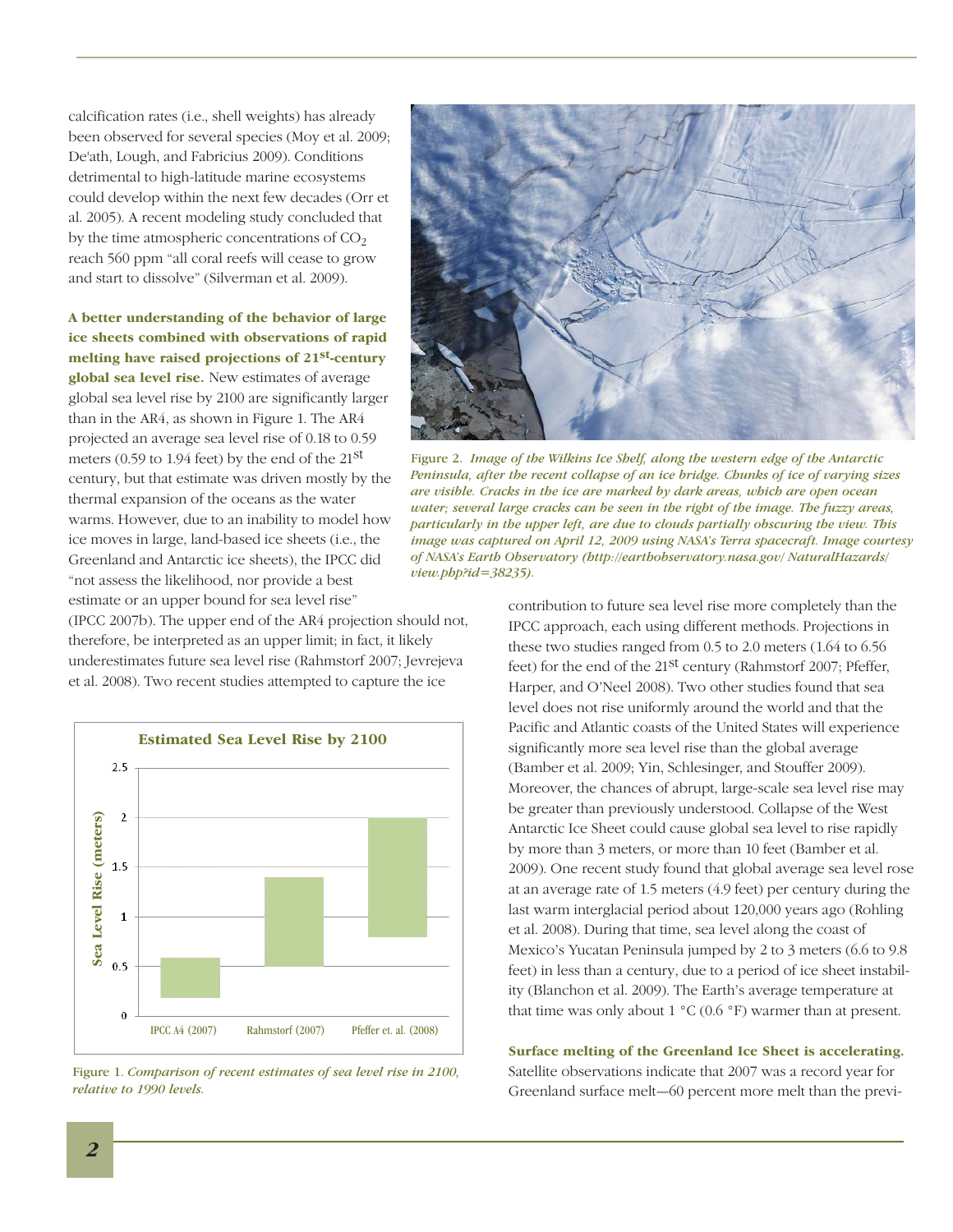ous record in 1998 (Mote 2007; Tedesco 2007). Increased melting along the edges of the ice sheet have exceeded annual snowfall in the interior regions (Mernild et al. 2009), meaning that the Greenland Ice Sheet is losing mass and contributing to sea level rise. Independent measurements from different satellites suggest that the Greenland Ice Sheet entered a period of accelerated melting starting in the summer of 2004 (Chen, Wilson, and Tapley 2006). The rate of ice melt in Greenland since 1990 and the significant increase in summer temperatures in Greenland have been linked directly to global warming (Hanna et al. 2008).

# **Antarctic ice shelves are collapsing more rapidly than**

**expected.** Ice shelves are created by the flow of glaciers and land-based ice sheets from the land into the ocean, and they form an extension of the ice sheet on the ocean surface. Ice shelves prevent rapid flow of land-based ice into the ocean by serving as a support structure. When ice shelves collapse, the glaciers behind them begin to flow into the ocean more rapidly, accelerating sea level rise (Rignot et al. 2004). The West Antarctic Ice Sheet continues to exhibit accelerated melting, with 10 major ice shelf collapses in the last decade. Most recently, the Wilkins Ice Shelf, along the West Antarctic Peninsula, suffered two large breaks: one<sup>2</sup> in early 2008 and another<sup>3</sup> in April 2009, when an ice bridge connecting the ice sheet to a small island collapsed, as pictured in Figure 2.

**Improved analysis suggests that Antarctica is warming.** A recent analysis indicates that West Antarctica has warmed at about the same rate as the rest of the globe over the past 50 years and that East Antarctica (and the continent as a whole) has also warmed slightly (Steig et al. 2009), as shown in Figure 3. Until recently, sparse data suggested that Antarctica—except for the Antarctic Peninsula—had cooled slightly over the past four decades (Chapman and Walsh 2007), but as noted in the AR4, models predict that Antarctica should be warming. The few long-term monitoring stations are mostly near the coasts, however, making it difficult to estimate the temperature trend for the entire continent. This new analysis provides better spatial understanding of temperature trends in Antarctica by combining the long-term records from a small number of older weather stations with the higher quality, short-term records from many more locations. Antarctica, on average, has warmed more slowly than the Arctic because (1) Antarctica is almost entirely covered by ice, which reflects sunlight back to space; (2) it is surrounded entirely by oceans, which warm more slowly than land; and (3) it lies under the stratospheric ozone hole, which has a regional cooling effect during the spring.



Figure 3. *Map of Antarctica showing the estimated average temperature change per decade (°C) from 1957 to 2006. The average increase per decade is 0.12 °C (0.22 °F), for a total change of 0.5 °C (1 °F) since 1957 (Steig et al. 2009). Image courtesy of NASA's Earth Observatory (http://earthobservatory.nasa.gov/ IOTD/ view.php?id=36736).* 

#### **Arctic sea ice is melting more quickly than projected.**

Recent studies indicate that the Arctic will probably be free of sea ice during the summer sometime between 2030 and 2080, much earlier than previously anticipated (Boé et al. 2009; Wang and Overland 2009). The extent of Arctic sea ice at its summertime minimum has declined by 34 percent since 1979, reaching a new record low<sup>4</sup> in 2007, as shown in Figure 4. The 2008 summertime sea ice extent was the second lowest on record, and 2008 may have set a new record for the lowest total volume of sea ice.5,6 Models differ in their projections, but on average they underestimate by threefold the rate of sea ice loss that has been observed over the past three decades (Stroeve et al. 2007). Because ice is highly reflective while open water absorbs most of the incoming sunlight, an ice-free Arctic would accelerate global warming.7

http://www.pewclimate.org/impacts/icecap (and references therein) 5 http://nsidc.org/news/press/20081002\_seaice\_pressrelease.html

6 http://www.arctic.noaa.gov/reportcard/seaice.html

<sup>2</sup> http://nsidc.org/news/press/20080325\_Wilkins.html

<sup>3</sup> http://nsidc.org/news/press/20090408\_Wilkins.html

<sup>4</sup> For more details on the decline of Arctic sea ice, see

<sup>7</sup> For a more complete explanation, see Pew's Climate Change 101 Series: http://www.pewclimate.org/global-warming-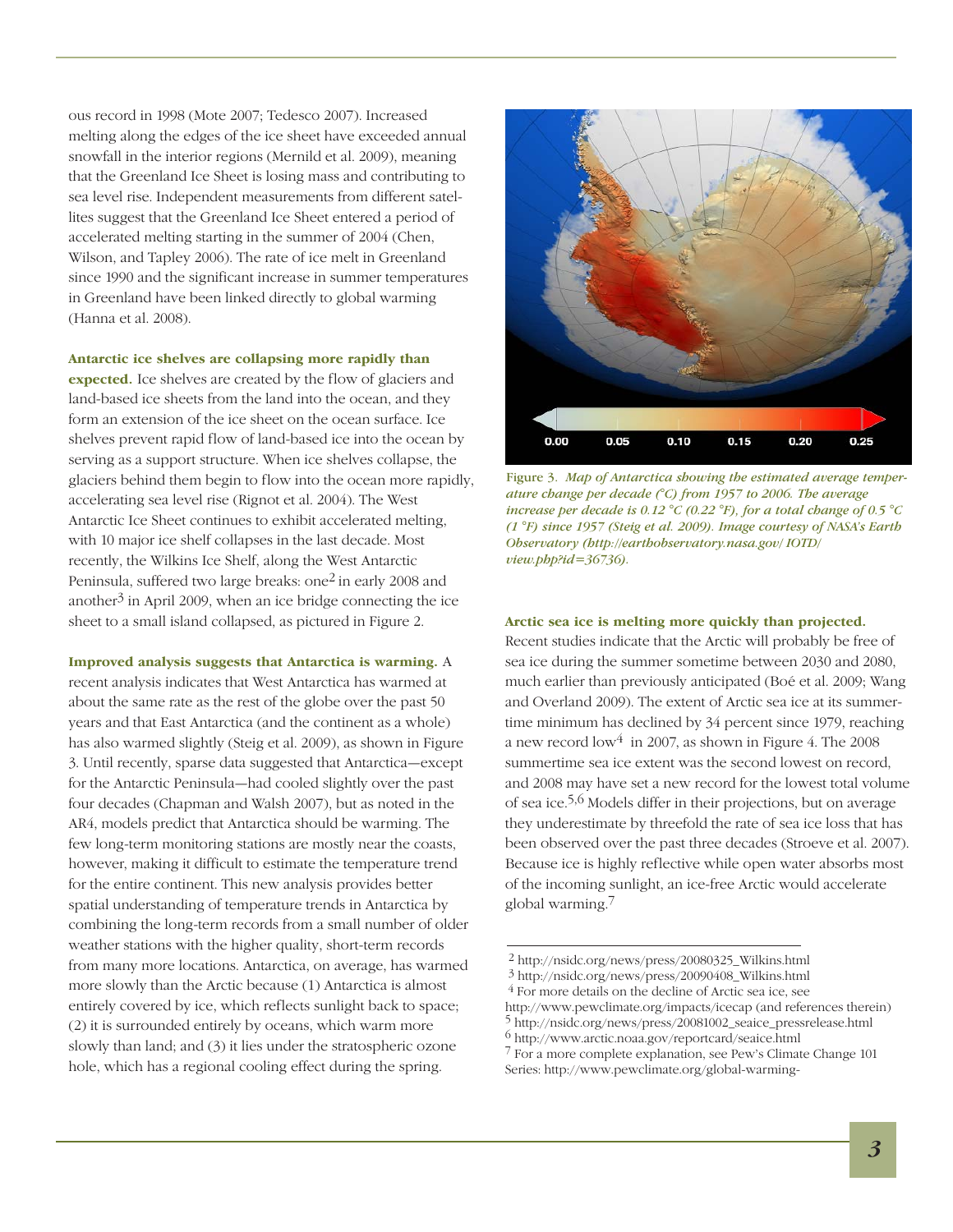

Figure 4. *Map of the Arctic showing the record low summer sea ice extent on September 16, 2007, compared to the median minimum extent from 1979— 2000 and the 2005 minimum. Image courtesy of NASA's Earth Observatory (http://earthobservatory.nasa.gov/IOTD/ view.php?id=8126).*

## **Permafrost is thawing more quickly than previously**

**thought.** Most of the Arctic land mass sits on permanently frozen soils (permafrost) that contain large amounts of carbon—significantly more than currently exists in the Earth's atmosphere (Zimov, Schuur, and Chapin III 2006; Ping et al. 2008; Shuur et al. 2008). If these soils thaw, they will release large amounts of carbon into the atmosphere in the form of  $CO<sub>2</sub>$  and  $CH<sub>4</sub>$  (methane), the two most important greenhouse gases. The AR4 noted that permafrost temperatures have increased in many locations, but new research suggests that the permafrost may be thawing at a faster rate. Methane emissions from Siberian thaw lakes originate from thawing ancient organic matter below the surface. Methane emissions from these lakes may be more than five times higher than previous estimates, and expansion of thaw lakes in response to Arctic warming has led to an estimated 58 percent increase in methane emissions, largely from thawing permafrost (Walter et al. 2006). With further warming, methane emissions would increase further and perhaps nonlinearly, and since methane is a strong greenhouse gas, this process would amplify global warming. Many permafrost soils have warmed rapidly in recent decades, and the large amount of carbon in these soils "would release approximately 10 times the current atmospheric CH4

burden" (Walter, Smith, and Chapin III 2007). At present, however, scientists lack sufficient knowledge to predict how rapidly this process will accelerate.

**The impacts of climate change may persist for more than 1000 years, even after human-induced emissions of CO<sub>2</sub> stop completely.** New studies find that warmer temperatures and changes in precipitation caused by  $CO<sub>2</sub>$ emissions from human activity are largely irreversible. Atmospheric temperatures are not expected to decrease for many centuries to millennia, even after human-induced greenhouse gas emissions stop completely (Matthews and Caldeira 2008; Solomon et al. 2009; Eby et al. 2009). In addition to long-term increases in temperature, climate models also suggest that a peak in  $CO<sub>2</sub>$  levels between 450 and 600 ppm produces irreversible rainfall reductions in many parts of the world. For example, a 15-20 percent reduction in rainfall in the southwestern United States is predicted—a larger decrease than the "Dust Bowl" of the 1930s (Solomon et al. 2009). In the models, these changes persist for more than 1000 years for two reasons: (1) the long lifetime of  $CO<sub>2</sub>$  in the atmosphere—some 25 percent of it may remain in the atmosphere for more than 5000 years (Montenegro et al. 2007; Eby et al. 2009)—and (2) the long period of time required for the transfer of heat between the oceans and the atmosphere. The uptake of heat by the oceans is expected to slow, causing atmospheric temperatures to remain elevated for thousands of years (Eby et al. 2009;

Unmitigated CO<sub>2</sub> emissions will likely generate greater **warming than previously estimated.** Recent observations reveal that  $CO<sub>2</sub>$  emissions from human activities grew faster over the past decade than the IPCC previously expected. In 2000, the IPCC published a set of emissions scenarios intended to span a range of possible future development pathways (Nakiæenoviæ and Swart 2000). Although these scenarios assumed that no policies would be implemented to reduce global warming, some scenarios were relatively progressive with regard to energy efficiency and conservation, whereas others were not. Since 2000, the growth rate of actual  $CO<sub>2</sub>$ emissions has tracked the most pessimistic (i.e., the fastest growth rate for  $CO<sub>2</sub>$  emissions) of the IPCC scenarios (Canadell et al. 2007).<sup>8</sup> The same study estimated that the fraction of  $CO<sub>2</sub>$ emitted by human activities that stays in the atmosphere (the

8 See also http://www.globalcarbonproject.org/

Solomon et al. 2009).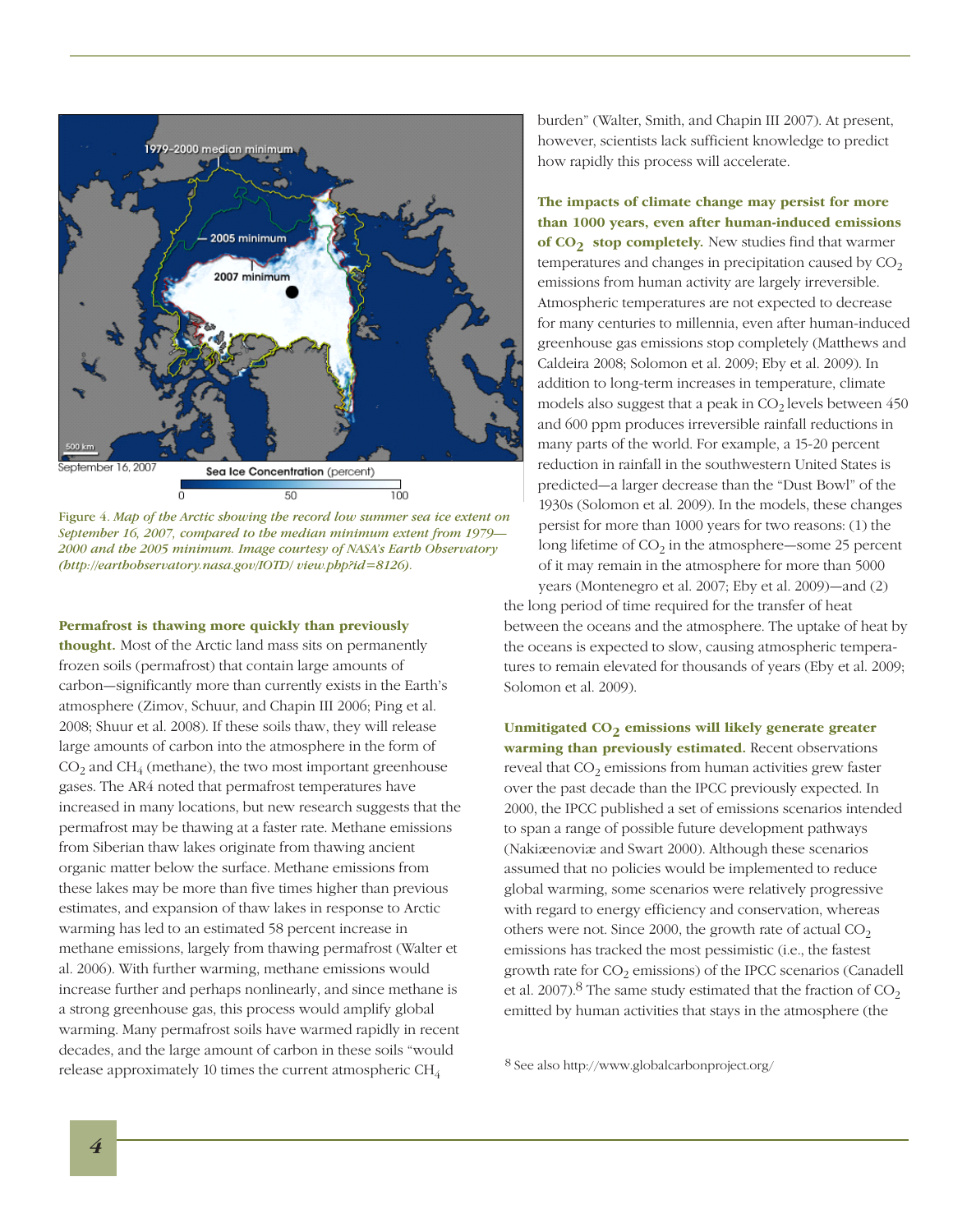airborne fraction) is growing over time. Because of the accelerating emissions and the increasing airborne fraction, atmospheric  $CO<sub>2</sub>$  concentration increased at a rate of 2 ppm per year from 2000 to 2007, 33 percent faster than in the 1990s. Another recent study by analysts at MIT found that when a climate model was updated to include the most recent understanding of socioeconomic development, the carbon cycle, and natural climate drivers, the output of the model showed twice as much global warming at the end of the current century than before the model was updated, 9.4 °F (5.2 °C) in the updated model run compared to 4.3 °F (2.4 °C) before the update (Sokolov et al. 2009).

**Summary.** The majority of the new scientific insights described above are based entirely or partially on direct observations of climate change. Sea level is rising, global ice cover is diminishing, and biological systems are responding to climate change. In general, observed climate change is proceeding at a more rapid pace than anticipated by previous estimates or model projections. Recent revisions of projected changes are higher than earlier estimates and the IPCC projections published in 2007 now appear rather conservative in light of more recent observations and improved modeling techniques. Fortunately, strong policies to reduce greenhouse gas emissions can still avert the worst consequences of climate change.

## **References**

- Bamber, J. L., R. E. M. Riva, B. L. A. Vermeersen, A. M. LeBrocq. 2009. Reassessment of the potential sea-level rise from a collapse of the West Antarctic Ice Sheet. Science 324:901-903.
- Barnett, T. P., D. W. Pierce, H. G. Hidalgo, C. Bonfils, B. D. Santer, T. Das, G. Bala, A. W. Wood, T. Nozawa, and A. A. Mirin. 2008. Humaninduced changes in the hydrology of the western United States. Science 319:1080.
- Blanchon, P., A. Eisenhauer, J. Fietzke, and V. Liebetrau. 2009. Rapid sealevel rise and reef back-stepping at the close of the last interglacial highstand. Nature 458:881-884.
- Boé, J., A. Hall, and X. Qu. 2009. September sea-ice cover in the Arctic Ocean projected to vanish by 2100. Nature Geoscience 2:341-343.
- Canadell, J. G., C. Le Quéré, M. R. Raupach, C. B. Field, E. T. Buitehuis, P. Ciais, T. J. Conway, N. P. Gillett, R. A. Houghton, and G. Marland. 2007. Contributions to accelerating atmospheric CO2 growth from economic activity, carbon intensity, and efficiency of natural sinks. Proceedings of the National Academy of Sciences 104:18866-18870.
- Chapman, W. L., and J. E. Walsh. 2007. A Synthesis of Antarctic Temperatures. Journal of Climate 20:4096-4117.
- Chen, J. L., C. R. Wilson, and B. D. Tapley. 2006. Satellite gravity measurements confirm accelerated melting of Greenland ice sheet. Science 313:1958-1960.
- De'ath, G., J. M. Lough, and K. E. Fabricius. 2009. Declining Coral Calcification on the Great Barrier Reef. Science 323:116.
- Eby, M., K. Zickfeld, A. Montenegro, D. Archer, K. J. Meissner, and A. J. Weaver. 2009. Lifetime of anthropogenic climate change: millennial time scales of potential CO2 and surface temperature perturbations. Journal of Climate 22:2501-2511.
- Gillett, N. P., D. A. Stone, P. A. Stott, T. Nozawa, A. Y. Karpechko, G. C. Hegerl, M. F. Wehner, and P. D. Jones. 2008. Attribution of polar warming to human influence. Nature Geoscience 1:750-754.
- Hanna, E., P. Huybrechts, K. Steffen, J. Cappelen, R. Huff, C. Shuman, T. Irvine-Fynn, S. Wise, and M. Griffiths. 2008. Increased runoff from melt from the Greenland Ice Sheet: a response to global warming. Journal of Climate 21:331-341.
- Hoegh-Guldberg, O., P. J. Mumby, A. J. Hooten, R. S. Steneck, P. Greenfield, E. Gomez, C. D. Harvell, P. F. Sale, A. J. Edwards, and K. Caldeira. 2007. Coral reefs under rapid climate change and ocean acidification. Science 318:1737.
- IPCC. 2007a. Summary for Policymakers (WGI). In Climate Change 2007: The Physical Science Basis. Contribution of Working Group I to the Fourth Assessment Report of the Intergovernmental Panel on Climate Change. Cambridge, United Kingdom and New York, NY, USA: Cambridge University Press, 10.
- IPCC. 2007b. Climate Change 2007: Synthesis Report. Contribution of Working Groups I, II, and III to the Fourth Assessment Report of the Intergovernmental Panel on Climate Change. Edited by Core Writing Team, R. K. Pachauri, and A. Reisinger. Geneva, Switzerland: IPCC, 7.
- Jevrejeva, S., J. C. Moore, A. Grinsted, and P. L. Woodworth. 2008. Recent global sea level acceleration started over 200 years ago? Geophysical Research Letters 35:8715.
- Matthews, H. D., and K. Caldeira. 2008. Stabilizing climate requires nearzero emissions. Geophysical Research Letters 35:L04705.
- Mernild, S. H., G. E. Liston, C. A. Hiemstra, and K. Steffen. 2009. Record 2007 Greenland Ice Sheet Surface Melt Extent and Runoff. Eos, Transactions American Geophysical Union 90:13-14.
- Min, S., X. Zhang, F. W. Zwiers, T. Agnew, J. St Jacques, D. J. Sauchyn, S. Pfirman, K. Hoff, B. Temblay, and C. Fowler. 2008. Human influence on Arctic sea ice detectable from early 1990s onwards. Geophysical Research Letters 35:L21701.
- Montenegro, A., V. Brovkin, M. Eby, D. Archer, and A. J. Weaver. 2007. Long term fate of anthropogenic carbon. Geophysical Research Letters 34:L19707.
- Mote, T. L. 2007. Greenland surface melt trends 1973–2007: Evidence of a large increase in 2007. Geophysical Research Letters 34:L22507.
- Moy, A. D., W. R. Howard, S. G. Bray, and T. W. Trull. 2009. Reduced calcification in modern Southern Ocean planktonic foraminifera. Nature Geoscience 2:276-280.
- Nakiæenoviæ, N. and R. Swart. 2000. Special Report on Emissions Scenarios. A Special Report of Working Group III of the Intergovernmental Panel on Climate Change. Cambridge University Press, Cambridge, United Kingdom and New York, N.Y., USA.
- Orr, J. C., V. J. Fabry, O. Aumont, L. Bopp, S. C. Doney, R. A. Feely, A. Gnanadesikan, N. Gruber, A. Ishida, and F. Joos. 2005.